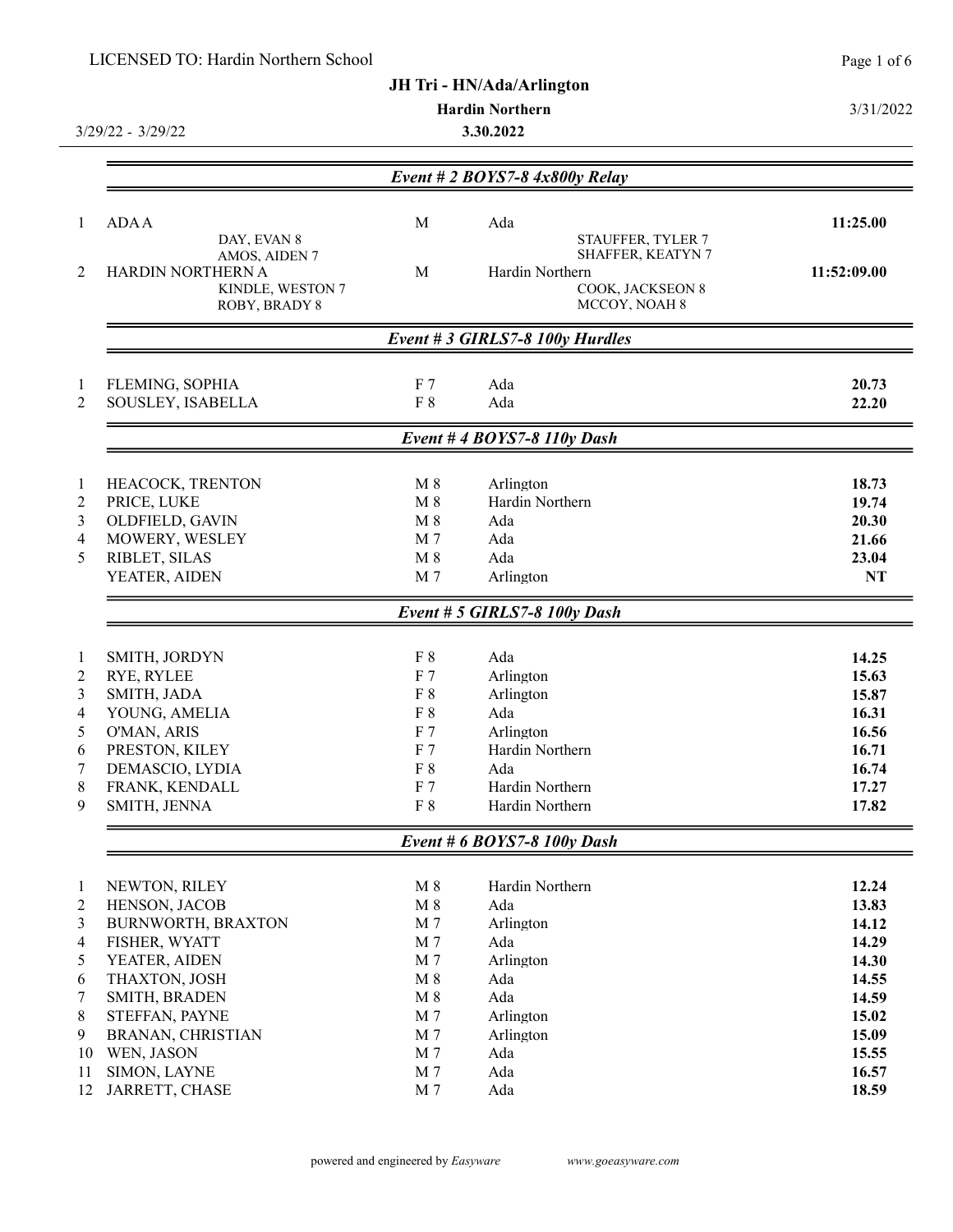| LICENSED TO: Hardin Northern School      |                                                                                                                                                                             |                                                               | Page 2 of 6                                                                                                                                                                                                                                                                                                                                                                                                                    |
|------------------------------------------|-----------------------------------------------------------------------------------------------------------------------------------------------------------------------------|---------------------------------------------------------------|--------------------------------------------------------------------------------------------------------------------------------------------------------------------------------------------------------------------------------------------------------------------------------------------------------------------------------------------------------------------------------------------------------------------------------|
|                                          |                                                                                                                                                                             |                                                               |                                                                                                                                                                                                                                                                                                                                                                                                                                |
|                                          |                                                                                                                                                                             |                                                               | 3/31/2022                                                                                                                                                                                                                                                                                                                                                                                                                      |
| 3.30.2022<br>$3/29/22 - 3/29/22$         |                                                                                                                                                                             |                                                               |                                                                                                                                                                                                                                                                                                                                                                                                                                |
|                                          |                                                                                                                                                                             |                                                               |                                                                                                                                                                                                                                                                                                                                                                                                                                |
|                                          |                                                                                                                                                                             |                                                               |                                                                                                                                                                                                                                                                                                                                                                                                                                |
| MCCOY, LILLY                             | F <sub>7</sub>                                                                                                                                                              | Hardin Northern                                               | 8:13.24                                                                                                                                                                                                                                                                                                                                                                                                                        |
|                                          |                                                                                                                                                                             |                                                               |                                                                                                                                                                                                                                                                                                                                                                                                                                |
|                                          | $M_8$                                                                                                                                                                       | Hardin Northern                                               | 6:01.07                                                                                                                                                                                                                                                                                                                                                                                                                        |
| STAUFFER, TYLER                          | M 7                                                                                                                                                                         | Ada                                                           | 6:02.08                                                                                                                                                                                                                                                                                                                                                                                                                        |
| ANDERSON, GRIFFIN                        | M 7                                                                                                                                                                         | Arlington                                                     | 6:26.85                                                                                                                                                                                                                                                                                                                                                                                                                        |
| DAY, EVAN                                | $M_8$                                                                                                                                                                       | Ada                                                           | 7:12.26                                                                                                                                                                                                                                                                                                                                                                                                                        |
|                                          |                                                                                                                                                                             |                                                               |                                                                                                                                                                                                                                                                                                                                                                                                                                |
| <b>ADA A</b>                             | F                                                                                                                                                                           | Ada                                                           | 1:04.33                                                                                                                                                                                                                                                                                                                                                                                                                        |
| HARTZOG, MARIAH 8                        |                                                                                                                                                                             | SMITH, JORDYN 8                                               |                                                                                                                                                                                                                                                                                                                                                                                                                                |
|                                          |                                                                                                                                                                             |                                                               | 1:05.80                                                                                                                                                                                                                                                                                                                                                                                                                        |
|                                          |                                                                                                                                                                             |                                                               |                                                                                                                                                                                                                                                                                                                                                                                                                                |
| HARDIN NORTHERN A<br>PRICE, LUKE 8       | M                                                                                                                                                                           | Hardin Northern<br><b>SEDLOCK, KYLER 8</b>                    | 57.17                                                                                                                                                                                                                                                                                                                                                                                                                          |
| <b>ADAB</b>                              | M                                                                                                                                                                           | Ada                                                           | 1:04.89                                                                                                                                                                                                                                                                                                                                                                                                                        |
|                                          |                                                                                                                                                                             |                                                               |                                                                                                                                                                                                                                                                                                                                                                                                                                |
|                                          |                                                                                                                                                                             |                                                               | 1:10.58                                                                                                                                                                                                                                                                                                                                                                                                                        |
|                                          |                                                                                                                                                                             |                                                               | 1:15.17                                                                                                                                                                                                                                                                                                                                                                                                                        |
|                                          |                                                                                                                                                                             |                                                               | 1:15.58                                                                                                                                                                                                                                                                                                                                                                                                                        |
|                                          |                                                                                                                                                                             |                                                               | 1:20.33                                                                                                                                                                                                                                                                                                                                                                                                                        |
|                                          | F 7                                                                                                                                                                         | Hardin Northern                                               | 1:22.85                                                                                                                                                                                                                                                                                                                                                                                                                        |
| PRESTON, KILEY                           | F 7                                                                                                                                                                         | Hardin Northern                                               | 1:25.23                                                                                                                                                                                                                                                                                                                                                                                                                        |
|                                          |                                                                                                                                                                             |                                                               |                                                                                                                                                                                                                                                                                                                                                                                                                                |
|                                          |                                                                                                                                                                             |                                                               | 57.54                                                                                                                                                                                                                                                                                                                                                                                                                          |
| SHAFFER, KEATYN                          | M 7                                                                                                                                                                         | Ada                                                           | 1:10.03                                                                                                                                                                                                                                                                                                                                                                                                                        |
| HICKMAN, KAYLEB                          | $M_8$                                                                                                                                                                       | Ada                                                           | 1:18.70                                                                                                                                                                                                                                                                                                                                                                                                                        |
|                                          |                                                                                                                                                                             |                                                               |                                                                                                                                                                                                                                                                                                                                                                                                                                |
| <b>ADA A</b>                             | $\boldsymbol{\mathrm{F}}$                                                                                                                                                   | Ada                                                           | 2:13.91                                                                                                                                                                                                                                                                                                                                                                                                                        |
| SOUSLEY, ISABELLA 8<br>DEMASCIO, LYDIA 8 |                                                                                                                                                                             | YOUNG, AMELIA 8<br>NAU, ALYSSA 8                              |                                                                                                                                                                                                                                                                                                                                                                                                                                |
|                                          | MCCOY, NOAH<br>HEVLIN, ASHLEY 8<br>HARDIN NORTHERN A<br>EPLING, GABE 8<br>MADISON, ALYSSA<br>THOMAS, LAINEY<br>RYE, RYLEE<br>SMITH, JADA<br>OAKLEY, ALEXIS<br>NEWTON, RILEY | $\mathbf{F}$<br>F 8<br>$\rm F~8$<br>F 7<br>$\rm F~8$<br>$M_8$ | JH Tri - HN/Ada/Arlington<br><b>Hardin Northern</b><br>Event # 7 GIRLS7-8 1600y Run<br>Event # 8 BOYS7-8 1600y Run<br>Event # 9 GIRLS7-8 $4x100y$ Relay<br>NAU, ALYSSA 8<br>Hardin Northern<br>Event # 10 BOYS7-8 $4x100y$ Relay<br>ROBY, BRADY 8<br>Event # 11 GIRLS7-8 400y Dash<br>Ada<br>Hardin Northern<br>Arlington<br>Arlington<br>Event #12 BOYS7-8 400y Dash<br>Hardin Northern<br>Event # 13 GIRLS7-8 $4x200y$ Relay |

 $\frac{1}{1}$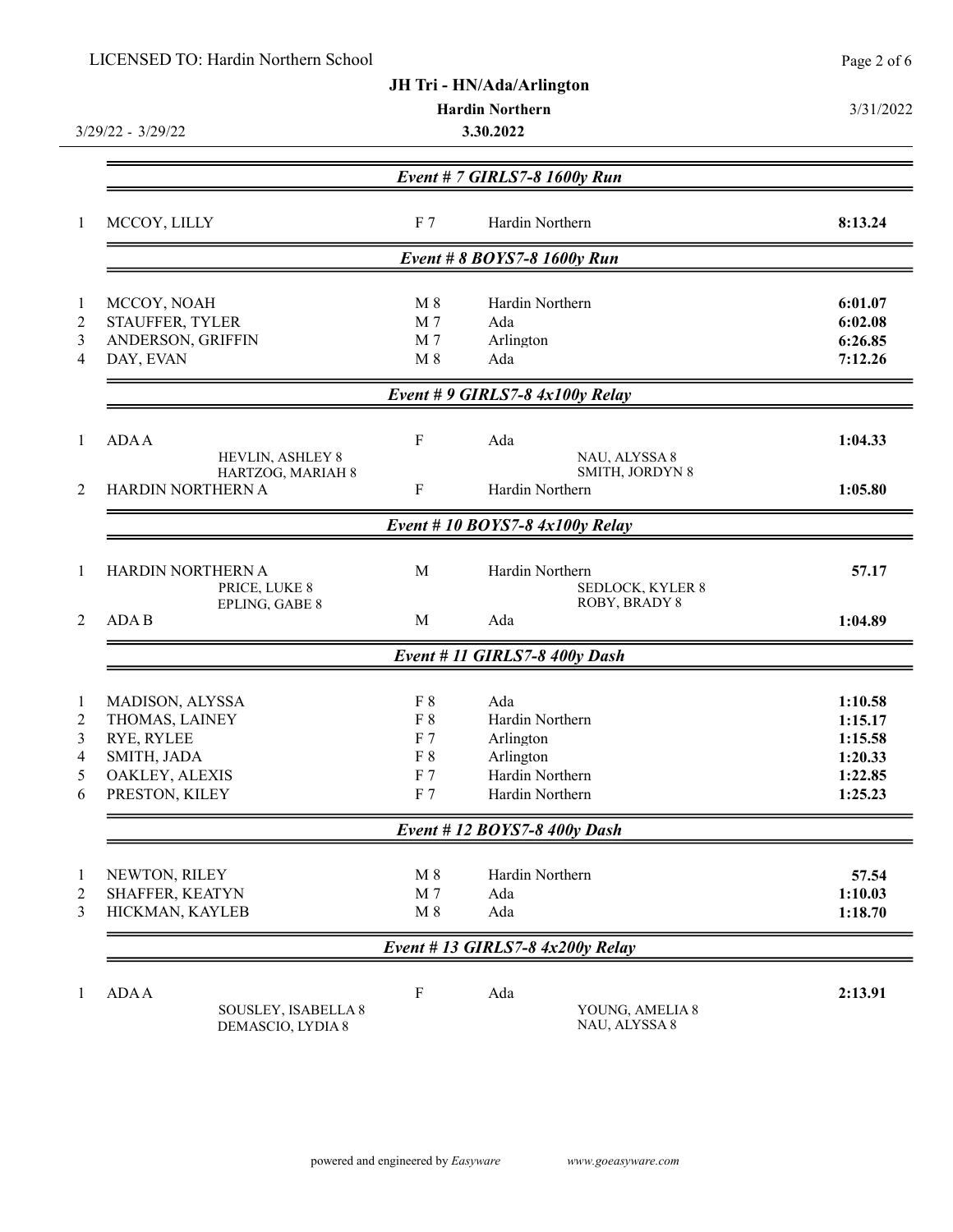|                | LICENSED TO: Hardin Northern School       |                  |                                   |                                            | Page 3 of 6 |
|----------------|-------------------------------------------|------------------|-----------------------------------|--------------------------------------------|-------------|
|                |                                           |                  | <b>JH Tri - HN/Ada/Arlington</b>  |                                            |             |
|                |                                           |                  | <b>Hardin Northern</b>            |                                            | 3/31/2022   |
|                | $3/29/22 - 3/29/22$                       |                  | 3.30.2022                         |                                            |             |
|                |                                           |                  |                                   |                                            |             |
|                |                                           |                  | Event # 14 BOYS7-8 $4x200y$ Relay |                                            |             |
| 1              | HARDIN NORTHERN A                         | M                | Hardin Northern                   |                                            | 1:52.58     |
|                | <b>SEDLOCK, KYLER 8</b><br>EPLING, GABE 8 |                  |                                   | KINDLE, WESTON 7<br><b>SLONE, KAYDEN 8</b> |             |
| 2              | <b>ADA A</b>                              | M                | Ada                               |                                            | 1:53.59     |
|                | JARRETT, CHASE 7<br>SIMON, LAYNE 7        |                  |                                   | SMITH, BRADEN 8<br>KLINGLER, LAWSON 7      |             |
|                |                                           |                  | Event #17 GIRLS7-8 800y Run       |                                            |             |
|                |                                           |                  |                                   |                                            |             |
| $\mathbf{1}$   | OAKLEY, ALEXIS                            | F <sub>7</sub>   | Hardin Northern                   |                                            | 3:12.24     |
| $\overline{c}$ | HARTZOG, MARIAH                           | $\rm F~8$        | Ada                               |                                            | 3:23.91     |
| 3              | MCCOY, LILLY                              | F <sub>7</sub>   | Hardin Northern                   |                                            | 3:27.47     |
| 4              | WOODRUFF, MARIANN                         | $\rm F~8$        | Hardin Northern                   |                                            | 3:42.28     |
|                |                                           |                  | Event #18 BOYS7-8 800y Run        |                                            |             |
| $\mathbf{1}$   | MCCOY, NOAH                               | $M_8$            | Hardin Northern                   |                                            | 2:42.09     |
| $\overline{2}$ | STAUFFER, TYLER                           | M 7              | Ada                               |                                            | 2:55.26     |
| 3              | ANDERSON, GRIFFIN                         | M 7              | Arlington                         |                                            | 2:57.16     |
| 4              | KLINGLER, LAWSON                          | M 7              | Ada                               |                                            | 3:20.78     |
|                |                                           |                  | Event #19 GIRLS7-8 200y Dash      |                                            |             |
| $\mathbf{1}$   | MADISON, ALYSSA                           | F 8              | Ada                               |                                            | 31.91       |
| $\overline{2}$ | RYE, RYLEE                                | F 7              | Arlington                         |                                            | 33.15       |
| 3              | SMITH, JADA                               | F 8              | Arlington                         |                                            | 35.41       |
| 4              | FLEMING, SOPHIA                           | F 7              | Ada                               |                                            | 36.29       |
| 5              | MORRISON, STELLA                          | F 7              | Hardin Northern                   |                                            | 36.68       |
| 6<br>7         | PRESTON, KILEY<br>YOUNG, AMELIA           | $\rm F$ 7<br>F 8 | Hardin Northern                   |                                            | 37.48       |
|                |                                           |                  | Ada                               |                                            | 38.92       |
|                |                                           |                  | Event # 20 BOYS7-8 200y Dash      |                                            |             |
| $\mathbf{1}$   | NEWTON, RILEY                             | $M_8$            | Hardin Northern                   |                                            | 27.07       |
| $\overline{2}$ | BURNWORTH, BRAXTON                        | M 7              | Arlington                         |                                            | 29.84       |
| 3              | YEATER, AIDEN                             | M 7              | Arlington                         |                                            | 30.76       |
| 4              | FISHER, WYATT                             | M 7              | Ada                               |                                            | 30.77       |
| 5              | STEFFAN, PAYNE                            | M 7              | Arlington                         |                                            | 32.49       |
| 6              | SMITH, BRADEN                             | $M_8$            | Ada                               |                                            | 32.62       |
| 7              | WEN, JASON                                | M 7              | Ada                               |                                            | 34.12       |
| 8              | THAXTON, JOSH                             | $M_8$            | Ada                               |                                            | 34.15       |
| 9              | BRANAN, CHRISTIAN                         | M 7              | Arlington                         |                                            | 35.13       |
| 10             | TAYLOR, LOGAN                             | M 7              | Arlington                         |                                            | 35.25       |
| 11             | SIMON, LAYNE                              | M 7              | Ada                               |                                            | 38.75       |

 $\frac{1}{1}$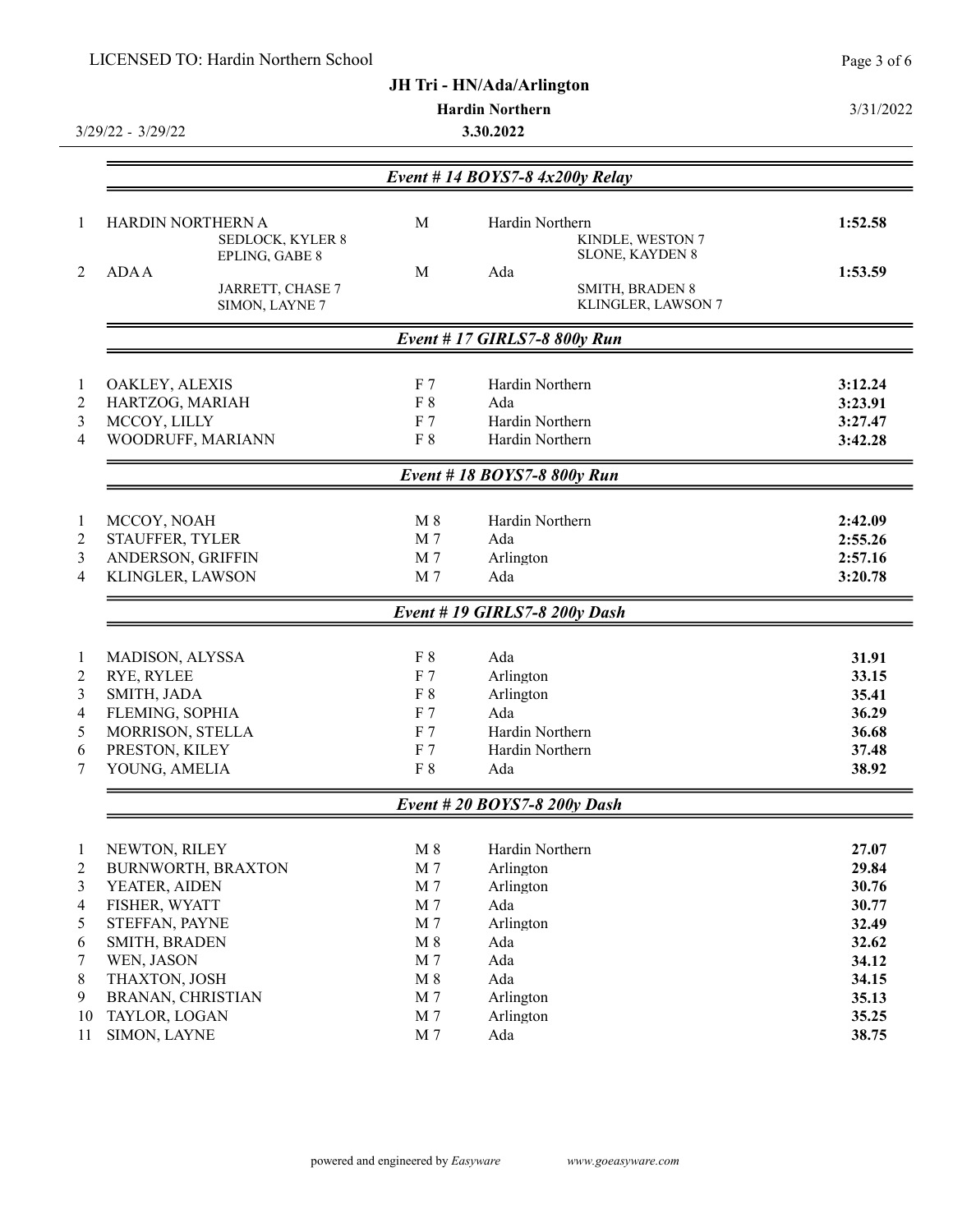|                | LICENSED TO: Hardin Northern School    |                       |                                        | Page 4 of 6            |
|----------------|----------------------------------------|-----------------------|----------------------------------------|------------------------|
|                |                                        |                       | JH Tri - HN/Ada/Arlington              |                        |
|                |                                        |                       | <b>Hardin Northern</b>                 | 3/31/2022              |
|                | 3/29/22 - 3/29/22                      |                       | 3.30.2022                              |                        |
|                |                                        |                       |                                        |                        |
|                |                                        |                       | Event # 23 GIRLS7-8 $4x400y$ Relay     |                        |
| $\mathbf{1}$   | <b>ADA A</b>                           | ${\bf F}$             | Ada                                    | 5:18.83                |
|                | SMITH, JORDYN 8                        |                       | HEVLIN, ASHLEY 8                       |                        |
| 2              | HARTZOG, MARIAH 8<br>HARDIN NORTHERN A | $_{\rm F}$            | MADISON, ALYSSA 8<br>Hardin Northern   | 5:40.82                |
|                | THOMAS, LAINEY 8<br>OAKLEY, ALEXIS 7   |                       | FRANK, KENDALL 7<br>MORRISON, STELLA 7 |                        |
|                |                                        |                       | Event # 24 BOYS7-8 $4x400y$ Relay      |                        |
| 1              | <b>ADA A</b>                           | M                     | Ada                                    | 4:44.08                |
|                | HICKMAN, KAYLEB 8                      |                       | SHAFFER, KEATYN 7                      |                        |
|                | AMOS, AIDEN 7                          |                       | HENSON, JACOB 8                        |                        |
| $\overline{2}$ | HARDIN NORTHERN A<br>RUHLEN, JONAH 8   | M                     | Hardin Northern<br>HULL, CLIFF 7       | 5:26.31                |
|                | KINDLE, WESTON 7                       |                       | COOK, JACKSEON 8                       |                        |
|                |                                        |                       | Event # 25 GIRLS7-8 Discus Throw       |                        |
| $\mathbf{1}$   | O'MAN, ARIS                            | F <sub>7</sub>        | Arlington                              | 54'00.50"              |
| $\overline{2}$ | HEVLIN, ASHLEY                         | F 8                   | Ada                                    | 51'05.50"              |
| 3              | WOODRUFF, MARIANN                      | F8                    | Hardin Northern                        | 46'05.00"              |
| 4              | PHILLIPS, LYDIA                        | F 8                   | Ada                                    | 35'08.50"              |
|                |                                        |                       | Event # 26 BOYS7-8 Discus Throw        |                        |
| -1             | <b>SLONE, KAYDEN</b>                   | $M_8$                 | Hardin Northern                        | 103'07.00"             |
| 2              | <b>BATESON, PETER</b>                  | M 7                   | Arlington                              | 92'09.00"              |
| 3              | HENICLE, JONATHAN                      | M 7                   | Hardin Northern                        | 72'11.00"              |
| 4              | GOSSMAN, SLADE                         | $M_8$                 | Ada                                    | 70'07.00"              |
| 5              | DOWNING, BRENDEN                       | $M_8$                 | Ada                                    | 67'01.50"              |
| 6              | SHAFFER, JAYDEN                        | $\mathbf{M}$ 8        | Ada                                    | 65'02.00"              |
| 7              | STEVENS, D.J.                          | $\mathbf{M}$ 8        | Arlington                              | 61'03.00"              |
| 8              | RICHARDSON, XANDER                     | M <sub>7</sub>        | Hardin Northern                        | 60'06.50"              |
| 9              | <b>GUINN, RIVER</b>                    | M 7                   | Hardin Northern                        | 52'05.50"              |
| 10             | <b>EMERINE, KESTON</b>                 | M <sub>7</sub>        | Hardin Northern                        | 51'11.00"              |
| 11             | TAYLOR, LOGAN                          | M 7                   | Arlington                              | 51'00.00"              |
| 12             | HARTMAN, LOGAN                         | M <sub>7</sub>        | Arlington                              | 48'05.50"              |
| 13<br>14       | THIEL, CODY<br>HARRIS, COBE            | M 7<br>$\mathbf{M}$ 8 | Hardin Northern<br>Ada                 | 45'11.05"<br>45'01.00" |
|                |                                        |                       | Event # 27 GIRLS7-8 High Jump          |                        |
| $\mathbf{1}$   | PRICE, TAYLOR                          | F <sub>7</sub>        | Hardin Northern                        | 3'06.00"               |
|                | SMITH, JENNA                           | F 8                   | Hardin Northern                        | NM                     |
|                |                                        |                       |                                        |                        |

 $\frac{1}{2}$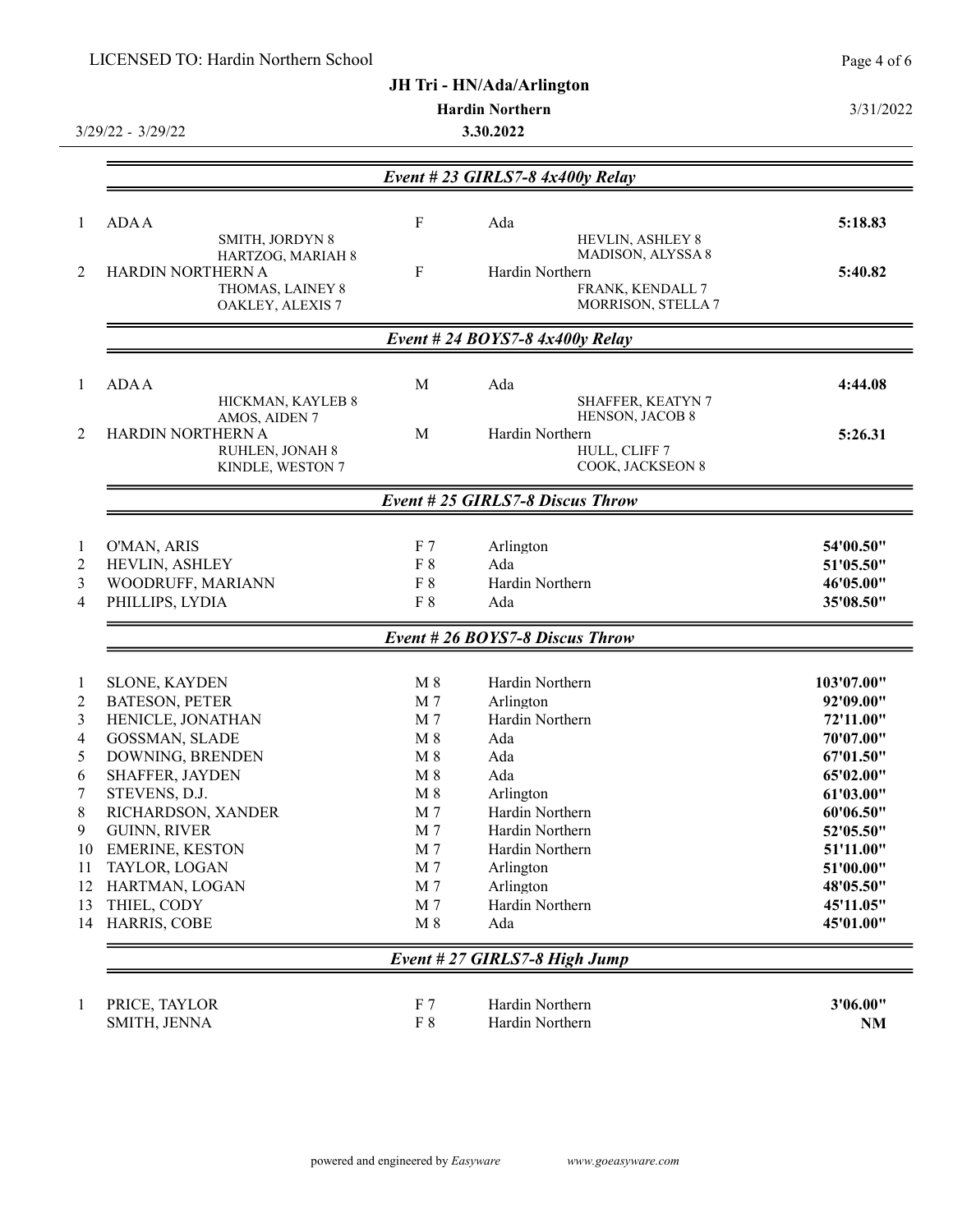## LICENSED TO: Hardin Northern School

|                         | LICENSED TO: Hardin Northern School |                |                                  | Page 5 of 6 |
|-------------------------|-------------------------------------|----------------|----------------------------------|-------------|
|                         |                                     |                | <b>JH Tri - HN/Ada/Arlington</b> |             |
|                         |                                     |                | <b>Hardin Northern</b>           | 3/31/2022   |
|                         | 3/29/22 - 3/29/22                   |                | 3.30.2022                        |             |
|                         |                                     |                | Event #28 BOYS7-8 High Jump      |             |
|                         |                                     |                |                                  |             |
| $\mathbf{1}$            | WILLOW, CALVIN                      | $M_8$          | Arlington                        | 5'10.00"    |
| $\overline{2}$          | MOWERY, WESLEY                      | M 7            | Ada                              | 4'04.00"    |
|                         | RIBLET, SILAS                       | $M_8$          | Ada                              | <b>NM</b>   |
|                         |                                     |                | Event # 29 GIRLS7-8 Long Jump    |             |
| $\mathbf{1}$            | NAU, ALYSSA                         | $\rm F~8$      | Ada                              | 10'09.75"   |
| $\sqrt{2}$              | MORRISON, STELLA                    | F <sub>7</sub> | Hardin Northern                  | 9'11.50"    |
| 3                       | WOODRUFF, MARIANN                   | F 8            | Hardin Northern                  | 9'01.00"    |
| $\overline{\mathbf{4}}$ | DEMASCIO, LYDIA                     | F 8            | Ada                              | 8'09.75"    |
| 5                       | PRICE, TAYLOR                       | F <sub>7</sub> | Hardin Northern                  | 8'09.50"    |
| 6                       | MCCOY, LILLY                        | F <sub>7</sub> | Hardin Northern                  | 8'07.25"    |
|                         |                                     |                | Event #30 BOYS7-8 Long Jump      |             |
| $\mathbf{1}$            | OLDFIELD, GAVIN                     | $M_8$          | Ada                              | 16'07.75"   |
| $\overline{2}$          | HEACOCK, TRENTON                    | $M_8$          | Arlington                        | 16'06.00"   |
| 3                       | WILLOW, CALVIN                      | $M_8$          | Arlington                        | 15'10.00"   |
| 4                       | HICKMAN, KAYLEB                     | $M_8$          | Ada                              | 15'03.75"   |
| 5                       | THAXTON, JOSH                       | $M_8$          | Ada                              | 13'10.00"   |
| 6                       | EPLING, GABE                        | $M_8$          | Hardin Northern                  | 13'09.00"   |
| 7                       | STEFFAN, PAYNE                      | M <sub>7</sub> | Arlington                        | 13'04.00"   |
| 8                       | ROBY, BRADY                         | $M_8$          | Hardin Northern                  | 11'09.50"   |
| 9                       | DAY, EVAN                           | $M_8$          | Ada                              | 11'04.00"   |
| 10                      | STEVENS, D.J.                       | $M_8$          | Arlington                        | 10'10.00"   |
| 11                      | KLINGLER, LAWSON                    | M 7            | Ada                              | 9'03.00"    |
| 12                      | JARRETT, CHASE                      | M <sub>7</sub> | Ada                              | 6'01.00"    |
|                         |                                     |                | Event # 31 GIRLS7-8 Shot Put     |             |
| $\mathbf{1}$            | O'MAN, ARIS                         | F <sub>7</sub> | Arlington                        | 23'03.00"   |
| 2                       | PHILLIPS, LYDIA                     | $\rm F~8$      | Ada                              | 19'04.00"   |
|                         |                                     |                | Event #32 BOYS7-8 Shot Put       |             |
| $\mathbf{1}$            | <b>GOSSMAN, SLADE</b>               | $M_8$          | Ada                              | 30'08.00"   |
| 2                       | <b>BATESON, PETER</b>               | M 7            | Arlington                        | 29'11.00"   |
| 3                       | HARRIS, COBE                        | $M_8$          | Ada                              | 27'00.00"   |
| 4                       | <b>SLONE, KAYDEN</b>                | $M_8$          | Hardin Northern                  | 25'01.00"   |
| 5                       | DOWNING, BRENDEN                    | $M_8$          | Ada                              | 22'10.00"   |
| 6                       | HENICLE, JONATHAN                   | M 7            | Hardin Northern                  | 22'05.00"   |
| 7                       | HARTMAN, LOGAN                      | M 7            | Arlington                        | 22'03.00"   |
| 8                       | <b>GUINN, RIVER</b>                 | M <sub>7</sub> | Hardin Northern                  | 20'03.00"   |
| 9                       | SHAFFER, JAYDEN                     | $M_8$          | Ada                              | 20'02.00"   |
| 10                      | RICHARDSON, XANDER                  | M 7            | Hardin Northern                  | 19'10.00"   |
| 11                      | THIEL, CODY                         | M <sub>7</sub> | Hardin Northern                  | 15'03.00"   |
| 12                      | <b>EMERINE, KESTON</b>              | M <sub>7</sub> | Hardin Northern                  | 14'10.00"   |